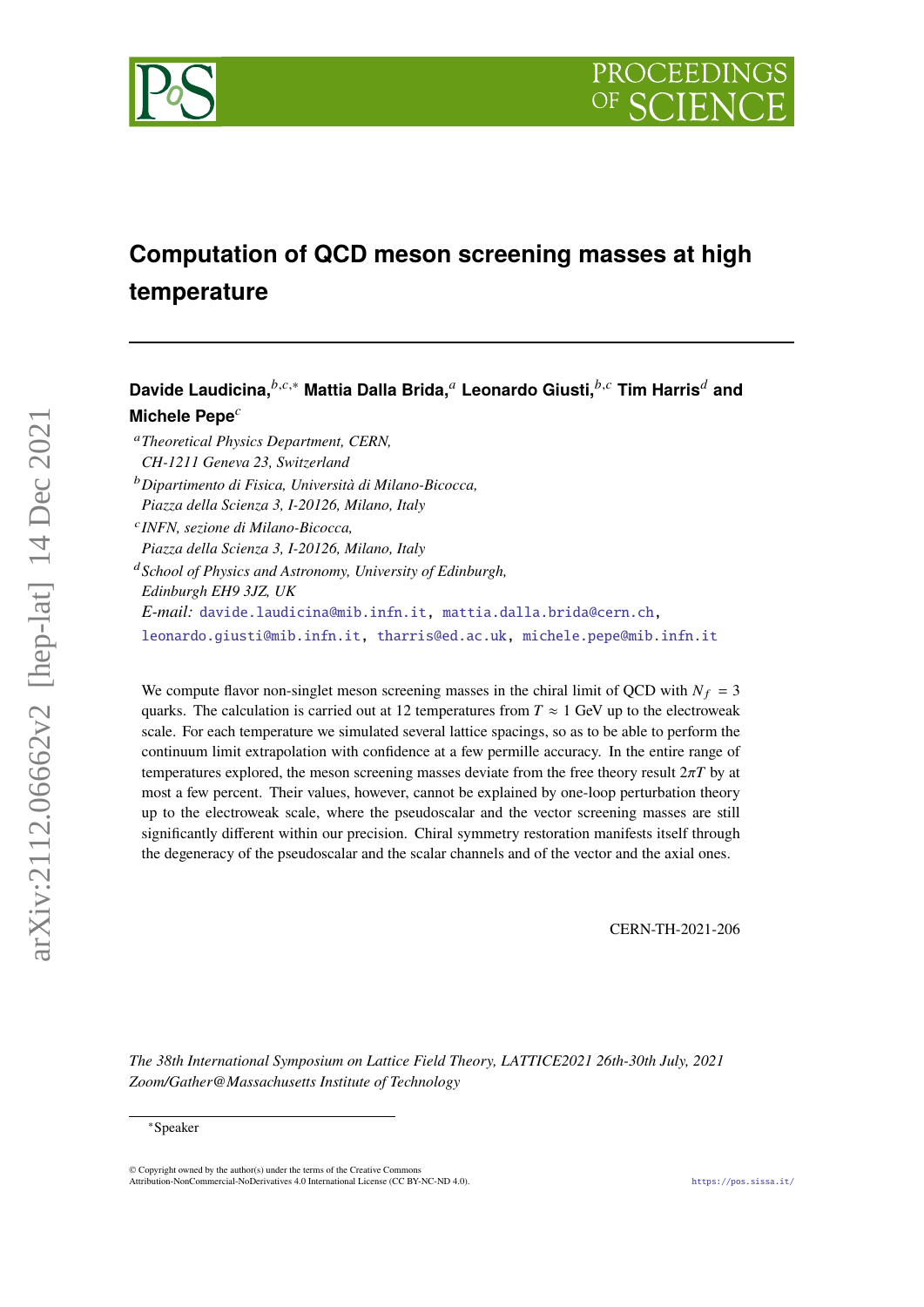# **1. Introduction**

QCD at finite temperature plays a crucial rôle in many fields of research, from the interpretation of experimental results from relativistic heavy ion colliders to cosmology and astrophysics. At high temperature, the low-energy scale  $\Lambda_{\text{OCD}}$  becomes less relevant as the temperature increases and the only relevant scale at asymptotically large temperatures is  $\sim T$ . At high temperatures the running coupling is small and the scale hierarchy  $g^2T \ll gT \ll T$  arises. The lattice represents the only theoretical framework in which the theory can be studied non-perturbatively, however up to now most of the works on the lattice are restricted to temperatures of about  $T \approx 1$  GeV or below. The aim of this study is to design a strategy to study QCD non-perturbatively, up to very high temperatures, i.e. at the level of the electroweak scale or so. An analogous strategy has been successfully developed in the case of the pure  $SU(3)$  gauge theory and allowed a precise determination of the Equation of State up to two orders of magnitude the critical temperature [\[1\]](#page-7-0). As a first concrete application of this strategy we present our results on the calculation of the QCD non-singlet meson screening masses [\[2\]](#page-7-1).

# **2. The QCD meson screening masses**

In the framework of thermal QCD maybe the simplest class of observables one can study are those obtained from two-point spatial correlation functions of fermionic bilinears. The largedistance behaviour of these correlation functions is dominated by the so called screening masses, namely the inverse of the correlation lengths, which describe the response of the quark and gluon plasma when a meson is put in the system. In this work we are interested in flavor non-singlet bilinear operators

$$
O^a(x) = \overline{\psi}(x)\Gamma_O T^a \psi(x) , \qquad (1)
$$

where  $T^a$  are the traceless generators of  $SU(3)$  which describe the structure of the operator in flavor space,  $\Gamma_O = \{1, \gamma_5, \gamma_\mu, \gamma_\mu \gamma_5\}$  and the corresponding operators are named  $O = \{S, P, V_\mu, A_\mu\}.$ The spatially separated two-point correlation functions of these operators can be defined in the continuum as

<span id="page-1-0"></span>
$$
C_O(x_3) = \int dx_0 dx_1 dx_2 \langle O^a(x) O^a(0) \rangle , \qquad (2)
$$

where no summation over  $a$  is understood. The screening masses are then defined as

$$
m_O = -\lim_{x_3 \to \infty} \frac{d}{dx_3} \ln \left[ C_O(x_3) \right]. \tag{3}
$$

To date the QCD meson screening masses have been computed in perturbation theory and on the lattice. On the one hand, the lattice calculations are restricted to temperatures below  $T \approx 1$ GeV [\[3\]](#page-7-2), on the other hand perturbation theory is expected to be reliable at asymptotically large temperatures. In this regime the theory becomes static, the degrees of freedom in the temporal extent can be integrated out and the calculation can be carried out in the resulting dimensionalreduced effective theory. In the 3d theory the quark fields develop a thermal mass of about  $\pi T$  and are treated as heavy, static fields [\[4\]](#page-7-3). In this approximation, independently of the flavor structure of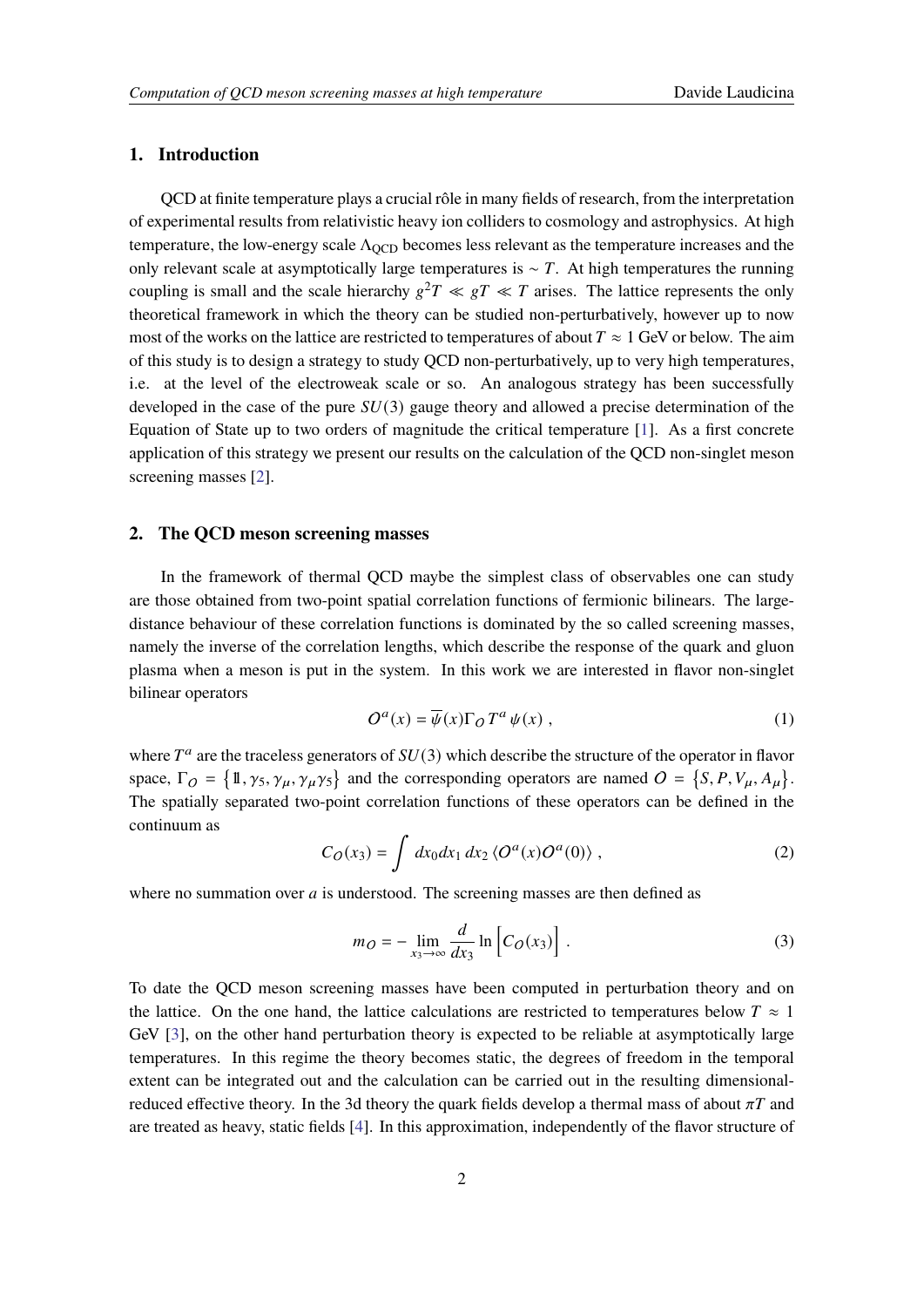the interpolating operators, the meson non-singlet screening masses at one-loop are

$$
m_Q^{\rm PT} = 2\pi T + \frac{g_E^2(T)}{3\pi} \left(1 + 0.93878278\right) = 2\pi T \left(1 + 0.032739961 \cdot g^2\right) ,\qquad (4)
$$

where  $g_E^2$  is the effective coupling of the dimensional-reduced theory as defined in Ref. [\[4\]](#page-7-3) and its value is fixed by matching the 3d theory with QCD.

# **3. Lattice setup**

We regularized the theory on a 4-dimensional lattice with compact temporal extent  $L_0$ . All the fields are taken to be periodic in space while in the temporal direction they satisfy shifted boundary conditions [\[5–](#page-7-4)[8\]](#page-7-5).

We simulated 12 values of temperature  $T_0, ..., T_{11}$  ranging from 1 GeV up to 160 GeV. All the simulations were performed using the Hybrid Monte Carlo algorithm in the presence of  $N_f = 3$ flavors of quarks in the chiral limit. We discretized the fermionic sector of the action considering the  $O(a)$ -improved Wilson-Dirac operator. The gauge sector was discretized, at the highest temperatures  $T_0, ..., T_8$ , with the Wilson plaquette action while at  $T_9, T_{10}$  and  $T_{11}$  we considered the tree-level Symanzik improved action. The strategy proposed in this work profits from the non-perturbative determination of the QCD running coupling which was used to fix the lines of constant physics. In particular, these have been fixed through the Schrödinger functional (SF) finite volume coupling for  $T_0, ..., T_8$  and the gradient flow (GF) coupling for  $T_9, T_{10}$  and  $T_{11}$  [\[9,](#page-7-6) [10\]](#page-7-7). Once the lines of constant physics have been fixed, the critical mass is obtained by requiring the PCAC mass to vanish in a finite volume with SF boundary conditions.

The simulations were performed considering several lattice spacings so as to be able to perform the continuum limit extrapolation with confidence. In particular, at  $T_1, ..., T_8$  we simulated 4 different lattice spacings ( $L_0/a = 4, 6, 8, 10$ ), at  $T_9, ..., T_{11}$  we simulated 3 lattice spacings ( $L_0/a = 4, 6, 8$ ) and at the highest temperature  $T_0 \approx 160$  GeV, 2 different lattice spacings have been simulated  $(L_0/a = 4, 6).$ 

Finite volume effects are kept under control by simulating large lattices. We considered lattices with  $L/a = 288$  in each spatial extent so as to keep LT between 20 and 50 for each simulation.

#### **4. Numerical study**

In the calculation of the screening correlator in eq. [\(2\)](#page-1-0) the inversion of the Dirac operator is required in order to estimate the quark propagator. As mentioned, at high temperature the quark fields develop a thermal mass of about  $\pi T$  which provides an infrared cutoff to the quark propagator. This leads, as a consequence, to the fact that for large source-sink separations  $|x-y|$  the quark propagator  $D^{-1}(x, y)$  is extremely suppressed. We have solved this problem by using a distance-preconditioned version of the Dirac equation in which we factorized out the bulk of the exponentially-suppressed behaviour of the quark propagator [\[11\]](#page-7-8). We then solved the distance-preconditioned equation

$$
\tilde{D}\tilde{\psi} = \tilde{\eta} \tag{5}
$$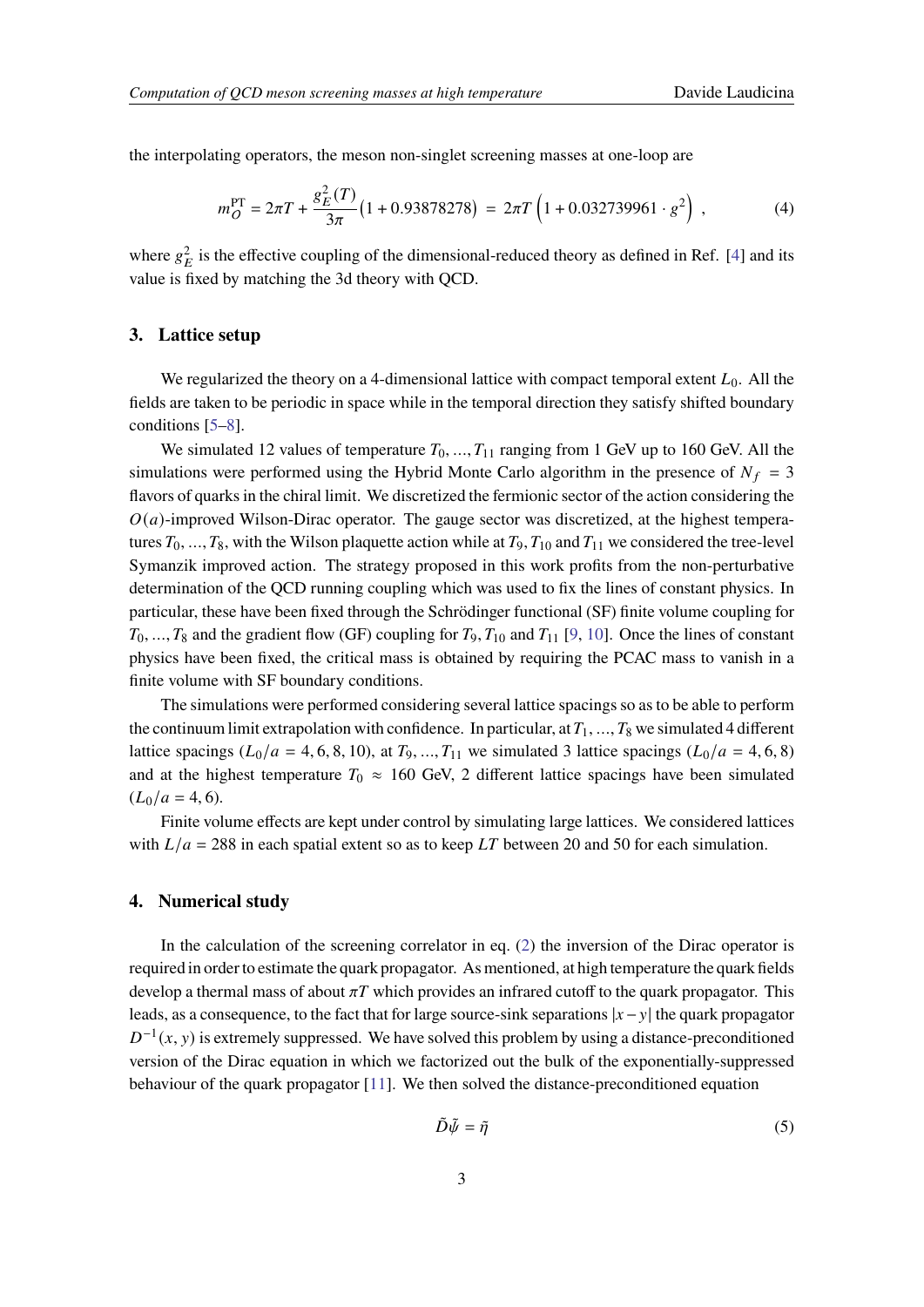<span id="page-3-0"></span>

**Figure 1:** The effective mass versus the separation on the lattice for the pseudoscalar and the scalar channel (left panel) and for vector and the axial (right panel) at the physical temperature  $T_3 = 33$  GeV. The scalar and the axial datasets are shifted by a factor of 0.5 to the right for readability.

where

$$
\tilde{D} = M^{-1}DM , \quad \tilde{\psi} = M^{-1}\psi , \quad \tilde{\eta} = M^{-1}\eta
$$
\n<sup>(6)</sup>

with the preconditioning matrix  $M$  defined as

$$
M(x_3, y_3) = \cosh\{m_M(x_3 - y_3 - L/2)\}\tag{7}
$$

where  $m_M$  has been tuned for the different lattice spacings so as to have  $m_M \approx \pi/(\sqrt{2}L_0)$ .

Once the screening correlator has been computed, the screening mass on the lattice is extracted by taking the large separation limit of the screening correlation function and its expression can be written as

$$
m_O(x_3) = \frac{1}{a} \operatorname{arcosh} \left[ \frac{C_O(x_3 + a) + C_O(x_3 - a)}{2 C_O(x_3)} \right].
$$
 (8)

In the whole range of temperatures explored we observe the complete degeneracy between the pseudoscalar and the scalar masses and between the axial and the vector ones. In fig. [1,](#page-3-0) we show an example of the effective mass at the physical temperature  $T_3 = 33$  GeV, after having symmetrized the screening correlator with respect to  $x_3 = L/2$ , for the pseudoscalar and the scalar channel (left panel) and for the vector and the axial one (right panel). For all the other temperatures we obtained similar plots. The degeneracy of these masses is a clear indication that chiral symmetry is effectively restored in the entire range of temperature. For this reason in the following discussion we restrict ourselves to the pseudoscalar and to the vector screening masses.

The analysis of finite volume effects has been carried out at  $T_0$ ,  $T_1$  and  $T_{11}$  on the volumes corresponding to  $L_0/a = 6$ ,  $L_0/a = 10$  and  $L_0/a = 8$  respectively, in order to check that finite size effects are negligible in the entire range of temperatures explored. As we can see from, e.g. fig. [2,](#page-4-0) both for the pseudoscalar and for the vector channel finite volume effects are under control and negligible within our numerical precision.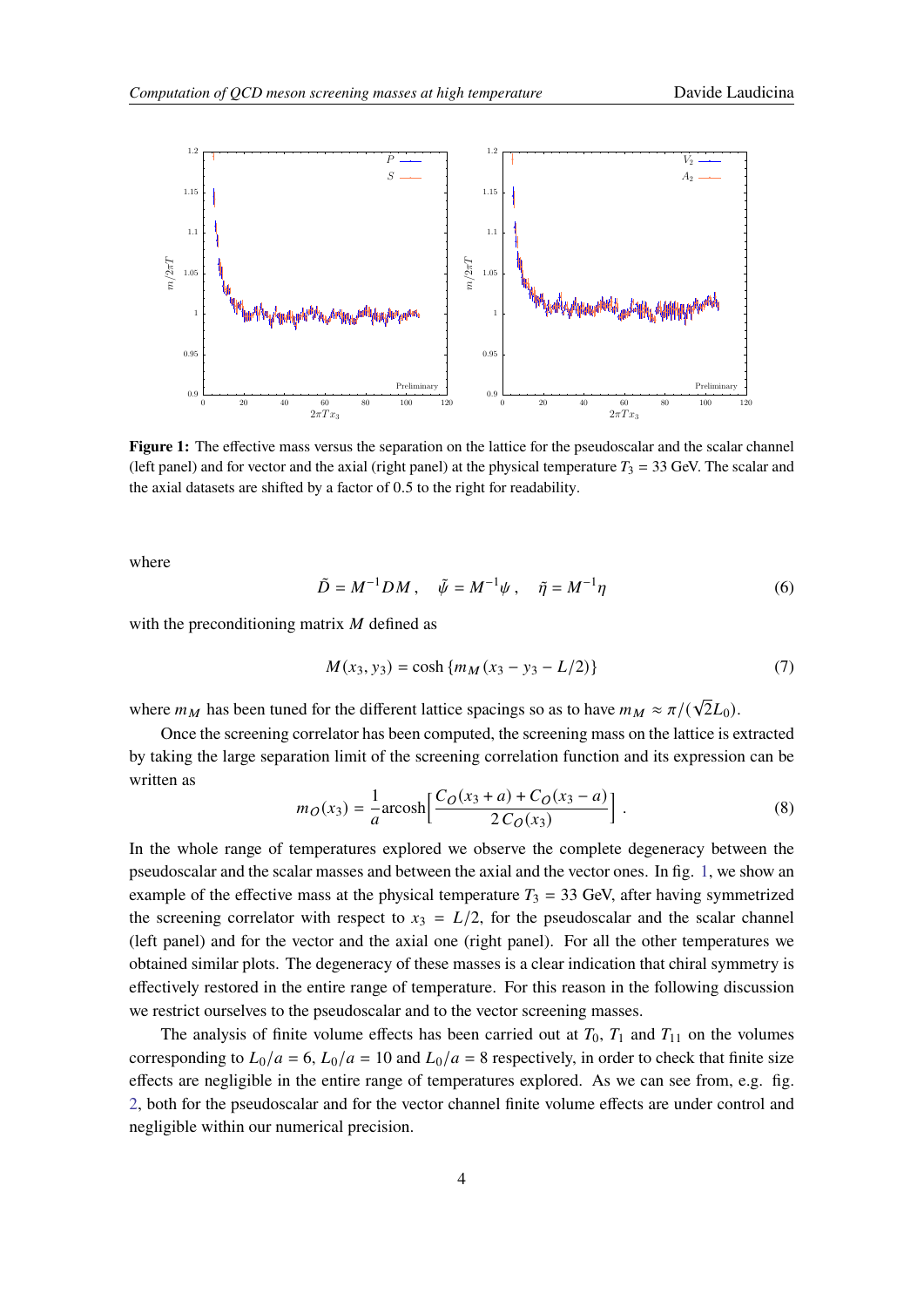<span id="page-4-0"></span>

Figure 2: Plot of the effective mass function for the pseudoscalar and vector correlators at the physical temperature  $T_1 = 82$  GeV. The red points are the results in a volume with 288 sites in each spatial direction, while the blue ones in a spatial volume of  $96^2 \times 288$  sites.

In order to remove the dependence on the lattice spacing we performed the continuum limit extrapolation. To speed up the convergence to the continuum we computed analytically the free theory contribution to the screening masses on the lattice. Then we give the tree-level improved definition of the screening masses at finite lattice spacing

$$
m_O \longrightarrow m_O - \left[ m^{\text{free}} - 2\pi T \right],\tag{9}
$$

where  $m^{\text{free}}$ , which is the mass in the free lattice theory computed in the infinite volume limit, is independent of the flavor structure of the operator. This procedure allowed us to perform the continuum limit extrapolation with confidence at a few permille accuracy. In fig. [3](#page-5-0) we show the extrapolations for the pseudoscalar screening mass (left panel) and for the vector screening mass (right panel). We considered as fit ansatz a single correction proportional to  $(a/L_0)^2$  for all the temperatures and each extrapolation is treated as independent on the others. For  $T_1, ..., T_8$  we also performed the same kind of analysis by omitting in the extrapolation the results on the coarser lattice spacing  $(L_0/a = 4)$ . We fitted the data also including in the fit ansatz terms proportional to  $(a/L_0)^2 \ln(a/L_0)$  and to  $(a/L_0)^4$ . In all the cases the additional coefficients are compatible with zero and the intercepts are in excellent agreement with those of the previous fits. In the following we take as best estimates of the masses the results obtained by fitting all the data available for each temperature.

In fig. [4](#page-5-1) we show the screening masses in the continuum limit, normalized to the free theory result  $2\pi T$ , as a function of the temperature. The temperature dependence is parametrized through the two-loop renormalized coupling in the  $\overline{\text{MS}}$  scheme evaluated at the scale  $\mu = 2\pi T$ , which expression reads

$$
\hat{g}^{-2}(T) = \frac{9}{8\pi^2} \ln\left(\frac{2\pi T}{\Lambda_{\overline{\text{MS}}}}\right) + \frac{4}{9\pi^2} \ln\left[2\ln\left(\frac{2\pi T}{\Lambda_{\overline{\text{MS}}}}\right)\right],\tag{10}
$$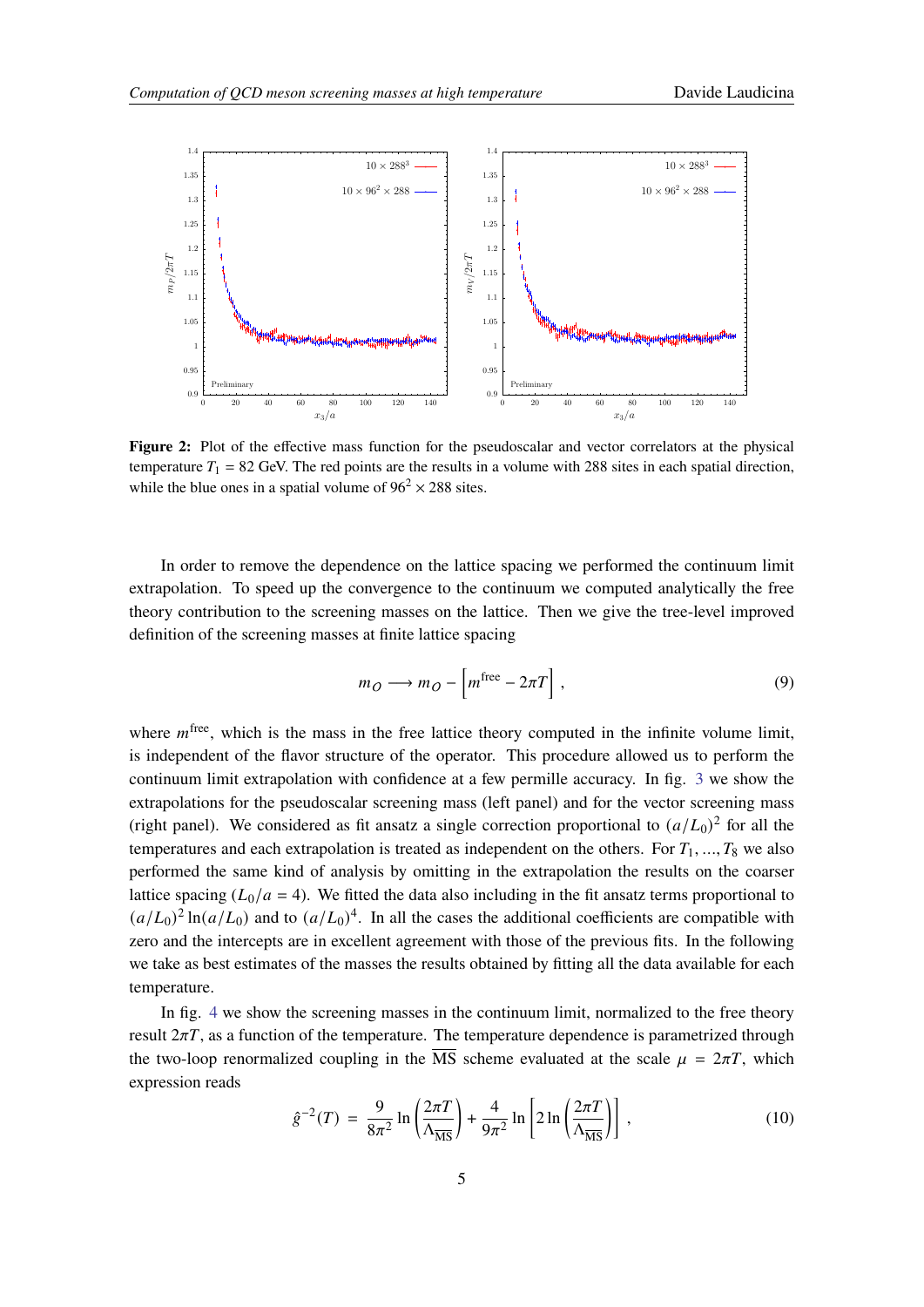<span id="page-5-0"></span>

<span id="page-5-1"></span>**Figure 3:** Numerical results of the tree-level improved pseudoscalar (left) and vector (right) screening mass at finite lattice spacing (black dots). The red and the blue lines represent the linear extrapolations in  $(a/L_0)^2$ to the continuum limit (red and blue points); each temperature is analyzed independently on the others. The extrapolation for a given temperature  $T_i$  is shifted by  $0.02 \cdot i$  downward for readability.



**Figure 4:** Pseudoscalar (red) and vector (blue) screening masses versus  $\hat{g}^2$ . The curves represent the best fits. The dashed line is the analytically known contribution. The two points on the right hand side of the plot represent the result at  $T = 1$  GeV for the pseudoscalar and for the vector screening masses obtained in Ref. [\[3\]](#page-7-2).

where  $\Lambda_{\overline{\text{MS}}}$  = 0.341 GeV [\[12\]](#page-7-9). We see how in the entire range of temperature the bulk of the screening masses is described by the free theory result plus a few percent positive deviation. In particular, we observe at most a  $2\%$  positive deviation for the pseudoscalar mass and a  $4\%$  deviation for the vector one. By analyzing the results in more detail we see how even at the highest temperatures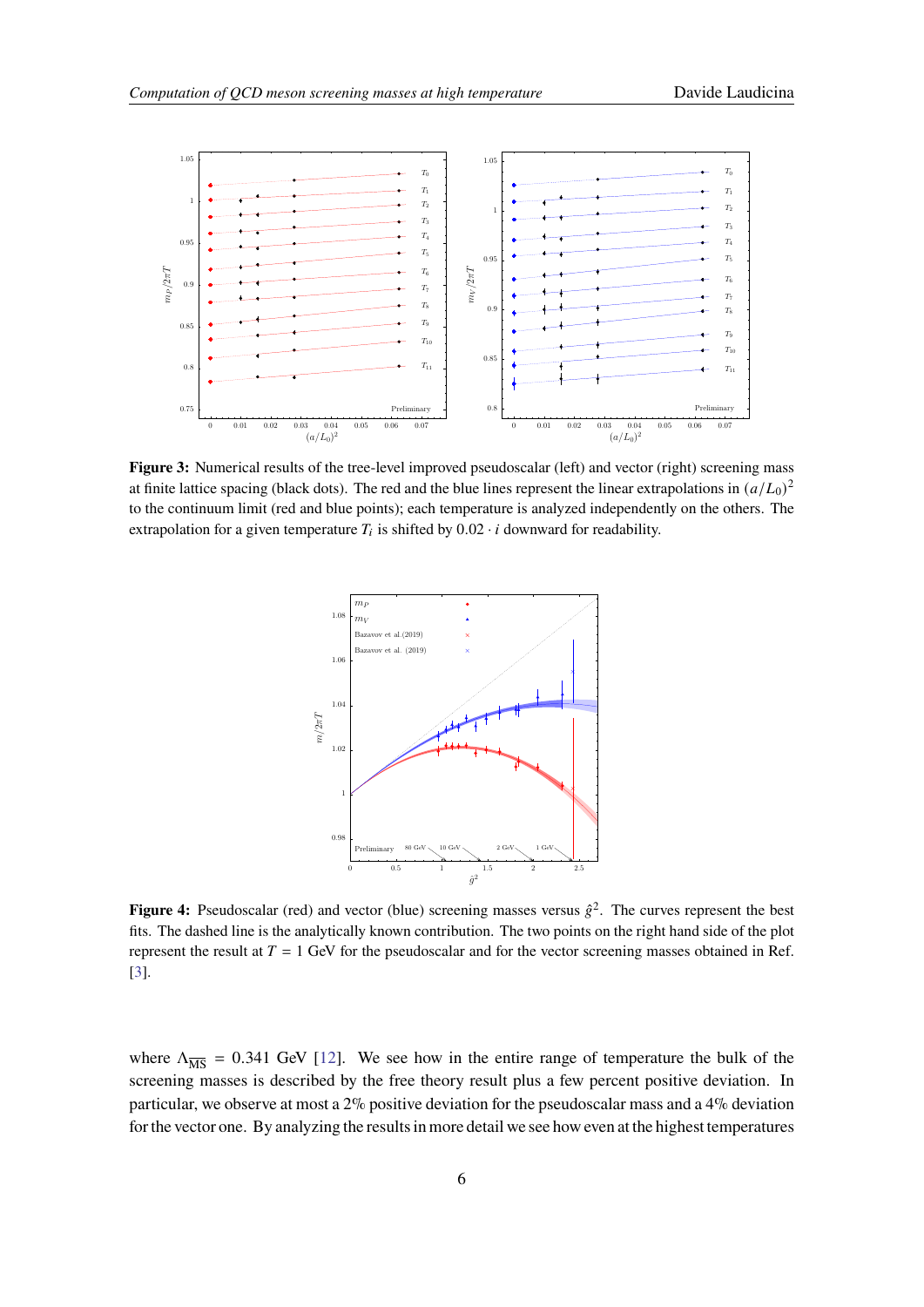we simulated the one-loop perturbative prediction is not satisfactory within our precision, since the pseudoscalar and the vector mass are still significantly different at the electroweak scale. By performing a fit in the temperature with a polynomial function in  $\hat{g}^2$  we find that at much higher temperature than the electroweak scale the intercept and the linear coefficient of the extrapolation are compatible with the free theory result and with the first perturbative correction respectively. This is a clear indication that the one-loop perturbative result gives a reliable estimate of the screening masses only well above the electroweak scale. On the other hand, at low temperature one-loop perturbation theory becomes unreliable. In particular, this is evident by the fact that in the low temperature regime the pseudoscalar screening mass exhibits a negative slope in  $\hat{g}^2$ , while the perturbative calculation predicts a positive slope in the entire range of temperature.

## **5. Conclusions**

In this work, as a first application of our strategy to study thermal QCD at extremely high temperature, we computed for the first time the QCD meson screening masses on the lattice in the range of temperature between  $T \approx 1$  GeV and the electroweak scale. We simulated large volumes to keep finite volume effects under control and different lattice spacings so as to be able to perform the continuum limit extrapolation with confidence. This allowed us to determine the screening masses with a few permille accuracy in the continuum limit. In the entire range of temperature we observed chiral symmetry restoration due to the degeneracy between the pseudoscalar and the scalar screening masses as well as the vector and the axial ones. Our results show that the bulk of the masses is dominated by the free theory result with at most a 2% positive deviation for the pseudoscalar screening mass and a  $4\%$  for the vector one. However, even at the highest temperature we simulated our results cannot be explained by the one-loop perturbative result, since at the electroweak scale the pseudoscalar and the vector mass are still significantly different within our precision. In addition, in the low temperature regime we observe the failure of the one-loop perturbative prediction emphasized by the negative slope of the pseudoscalar mass in  $\hat{g}^2$  for  $T \leq 10$ GeV.

In conclusion, the strategy proposed in this work and the results achieved in the present study pave the way for a non-perturbative study of the fundamental properties of thermal QCD from low to high temperature.

## **Acknowledgement**

We acknowledge PRACE for awarding us access to the HPC system MareNostrum4 at the Barcelona Supercomputing Center (Proposals n. 2018194651 and 2021240051) where most of the numerical results presented in this paper have been produced. We also thanks CINECA for providing us with computer-time on Marconi (CINECA- INFN, CINECA-Bicocca agreements, ISCRA B project HP10BF2OQT). The R&D has been carried out on the PC clusters Wilson and Knuth at Milano-Bicocca. We thank all these institutions for the technical support. Finally we acknowledge partial support by the INFN project "High performance data network".